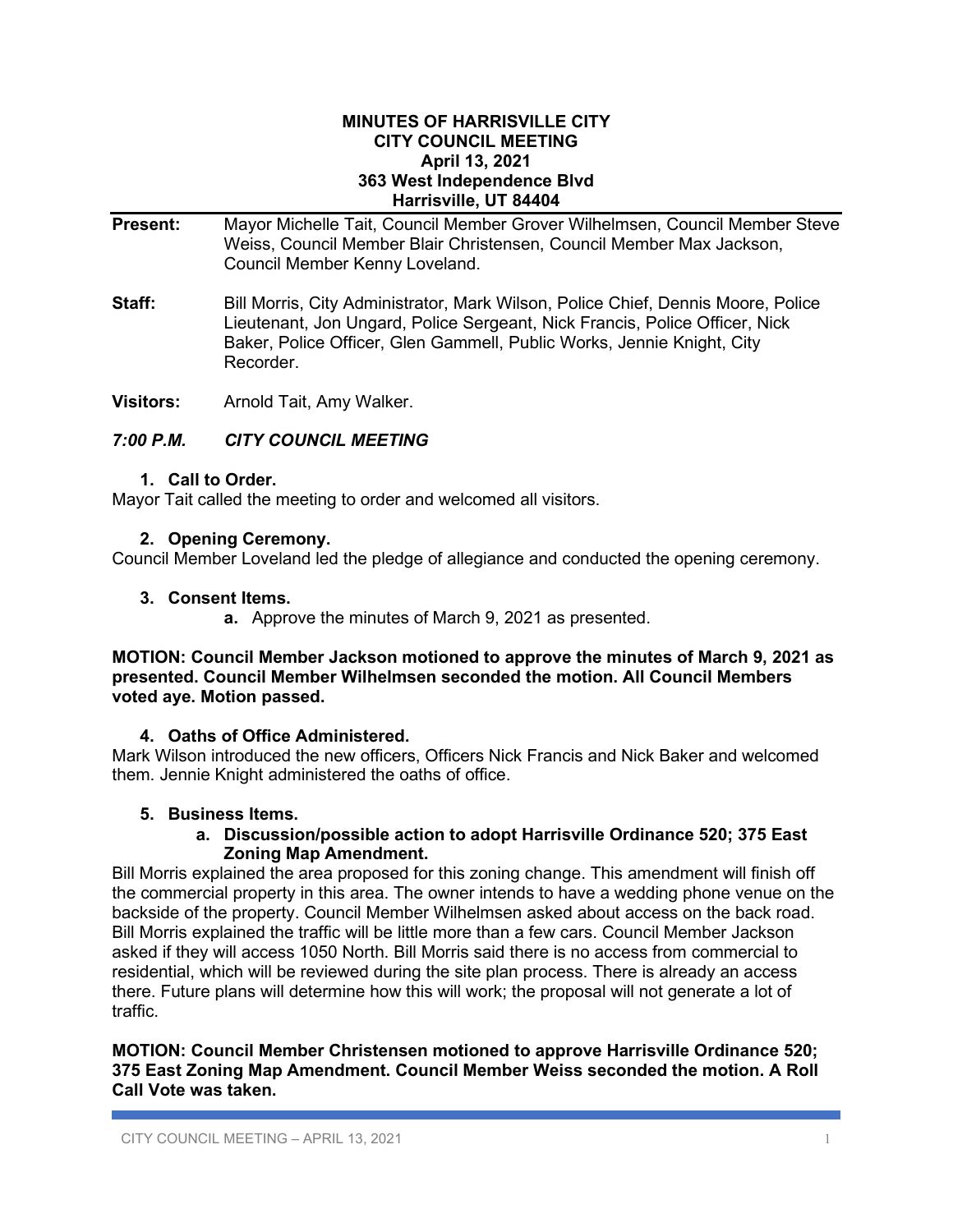| <b>Council Member Loveland</b>    | Yes |
|-----------------------------------|-----|
| <b>Council Member Jackson</b>     | Yes |
| <b>Council Member Christensen</b> | Yes |
| <b>Council Member Weiss</b>       | Yes |
| <b>Council Member Wilhelmsen</b>  | Yes |

## **Motion passed 5-0.**

#### **b. Discussion/possible action to approve Spring Meadows Subdivision trail connection/maintenance.**

Bill Morris explained the developer of Spring Meadows Subdivision has requested Harrisville maintain an area of this subdivision, which is actually in North Ogden City. The original plan shows this as a cul de sac, but staff decided against allowing the cul de sac due to the continued maintenance that would require. Glen Gammell said this will be an asphalt trail that will connect into the existing park entrance on the east side. Bill Morris pointed out the east parcel of the park is currently unincorporated and we need to incorporate that area and could possibly do a boundary adjustment and annexation at the same time. He recommended the approval come from the City Council and staff will put this in writing and have the Mayor sign off on the project.

Council Member Loveland asked how much maintenance this will require. Bill Morris said mostly maintenance of the asphalt trail with the wetlands being minimal maintenance. The trail would be great access for residents. Bill Morris said the trail must be built to standards. Glen Gammell said the HOA would have to take this over if we do not. Council Member Weiss asked how difficult the annexation and boundary adjustment would be. Bill Morris said he would work with the City Administrator of North Ogden to see if they would approve the boundary adjustment. Both City Council's would have to approve that. Council Member Loveland asked what would be included in the letter. Bill Morris said our acknowledgment and willingness to take over the wetlands and trail maintenance. Glen Gammell said the letter would also need to include something to keep road traffic out of the area to prevent use as a road, man hole access, and cleanup of the wetlands.

Council Member Jackson asked for clarification this is just Council giving permission. Council Member Christensen asked if Public Works is okay with this. Bill Morris said that is why this is on the agenda, to go through the proper channels. Council Member Loveland asked how likely North Ogden might be to agree. Bill Morris said he cannot speak to that. Bill Morris said it is possible for us to own property within another city's boundary.

#### **MOTION: Council Member Weiss motioned to approve Mayor is authorized to sign a letter in accordance with what was discussed tonight. Spring Meadows Subdivision trail connection/maintenance. Council Member Loveland seconded the motion. All Council Members voted aye. Motion passed.**

## **c. Discussion/possible action to approve purchase of 2021 CAT Compact Track Loader and Accessories.**

Glen Gammell reviewed the memo regarding the proposed purchase of this equipment. Public Works currently has one tractor with one mower with one person. Using that tractor to plow puts full size weight (18,000 pounds) on sidewalks; they are unable to handle that. With the new stamping along the Larson Lane sidewalks will need to be sealed every two years. Also, the Highway 89 corridor needs to be mowed. We only own one back hoe; if this breaks down, we have no way to add salt to plow trucks either. There is a lot of water in the city, with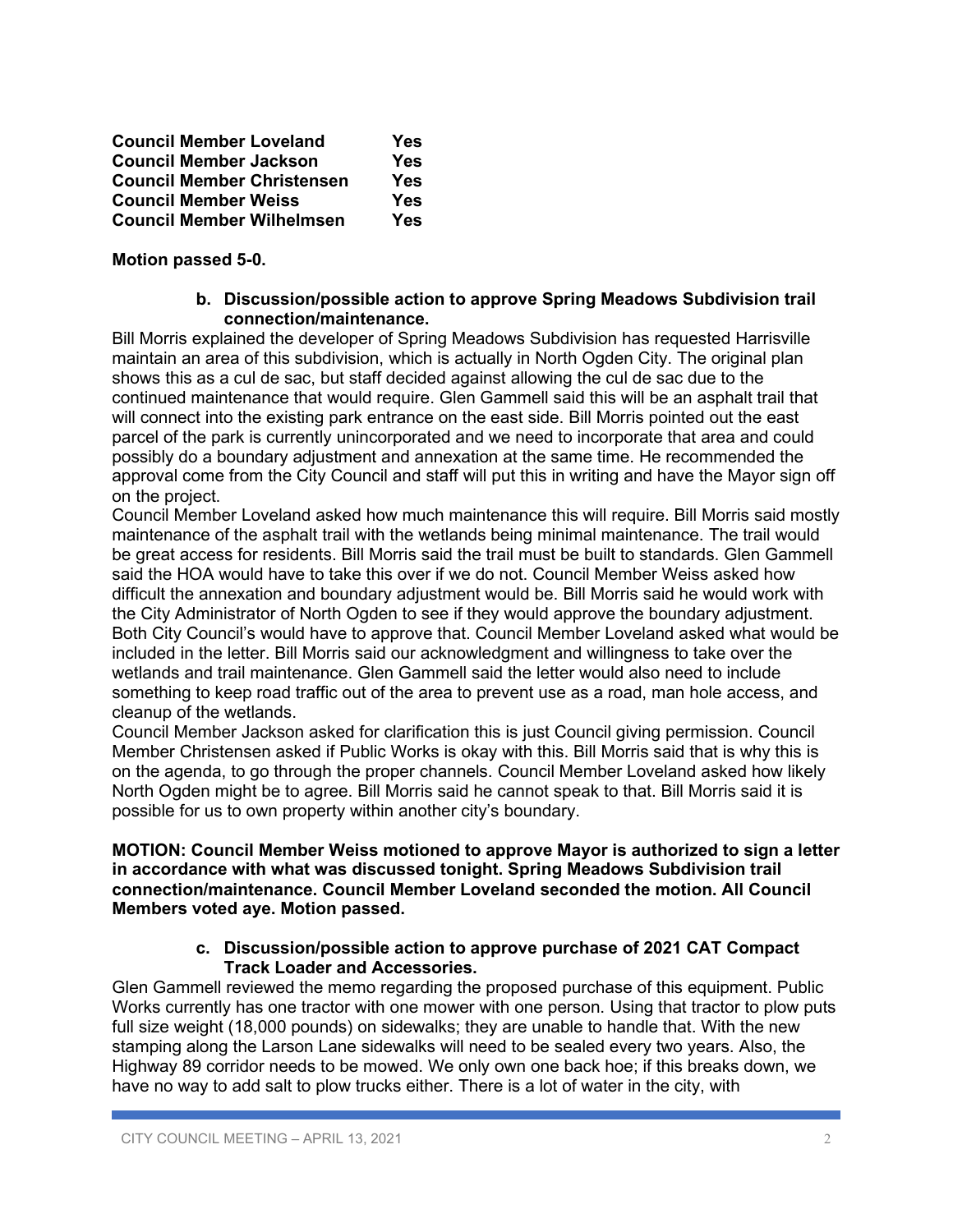maintenance of quite a few basins which are swampy and the large tractor will sink if there is too much pressure on swampy land. They will have to install chains and pack through the area. This compact track loader is like a swiss army knife of machinery with options for multiple attachments for future maintenance. This will be a 10-year machine with payments coming out of motor pool for five years. Council Member Jackson asked if Wheeler Cat is a government bid. Glen Gammell confirmed yes, we would likely make money if we decided to sell within a few years. Council Member Wilhelmsen asked how this fits into the lease program. Glen Gammell said the leasing program was for vehicles, not equipment; they do not lease this type of equipment. Council Member Wilhelmsen asked if this would last for 10 years. Glen Gammell said that will depend on snow years and the maintenance of the machine. Council Member Jackson asked if this is low enough to get into hard areas. Glen Gammell said they tested out a tractor to put in the basin at the Public Works facility. There is good weight distribution on these machines. Council Member Wilhelmsen said this is probably needed. Glen Gammell said we do not have a snow blowing option, with the expansion of the trail system, this will take care of those issues. Council Member Weiss asked for clarification of where they money will come from to pay. Glen Gammell said from Class C Road Funds, Storm Water Utility, and Transportation Tax. Mayor Tais said we have a dedicated savings with the motor pool to support the fleet, we pay for the equipment up front and the department pays that back to motor pool over the course of five years. Council Member Jackson said he is comfortable with going through the state bid.

**MOTION: Council Member Loveland motioned to approve purchase of 2021 CAT Compact Track Loader and Accessories. Council Member Wilhelmsen seconded the motion. A Roll Call Vote was taken.**

| <b>Council Member Loveland</b>    | Yes |
|-----------------------------------|-----|
| <b>Council Member Jackson</b>     | Yes |
| <b>Council Member Christensen</b> | Yes |
| <b>Council Member Weiss</b>       | Yes |
| <b>Council Member Wilhelmsen</b>  | Yes |

## **Motion passed 5-0.**

**d. Discussion/possible action to approve 2021 Crack Seal Projects.**

Glen Gammell explained we had an issue over on 100 East that cost \$9,000 to replace the road after street sweeping because we were left with a safety issue. The Plush Nest subdivision has not had any crack seal maintenance and this needs to be taken care of from 100 East to 125 East. We were only able to receive two bids because contractors are so busy. He recommended LaRose Paving who is the low bid on the project. Council Member Loveland asked if we have worked with them in the past. Glen Gammell said they have done good work for the city in the past.

**MOTION: Council Member Weiss motioned to approve 2021 Crack Seal Projects for \$16,869 to LaRose. Council Member Christensen seconded the motion. A Roll Call Vote was taken.**

| <b>Council Member Loveland</b>    | Yes |
|-----------------------------------|-----|
| <b>Council Member Jackson</b>     | Yes |
| <b>Council Member Christensen</b> | Yes |
| <b>Council Member Weiss</b>       | Yes |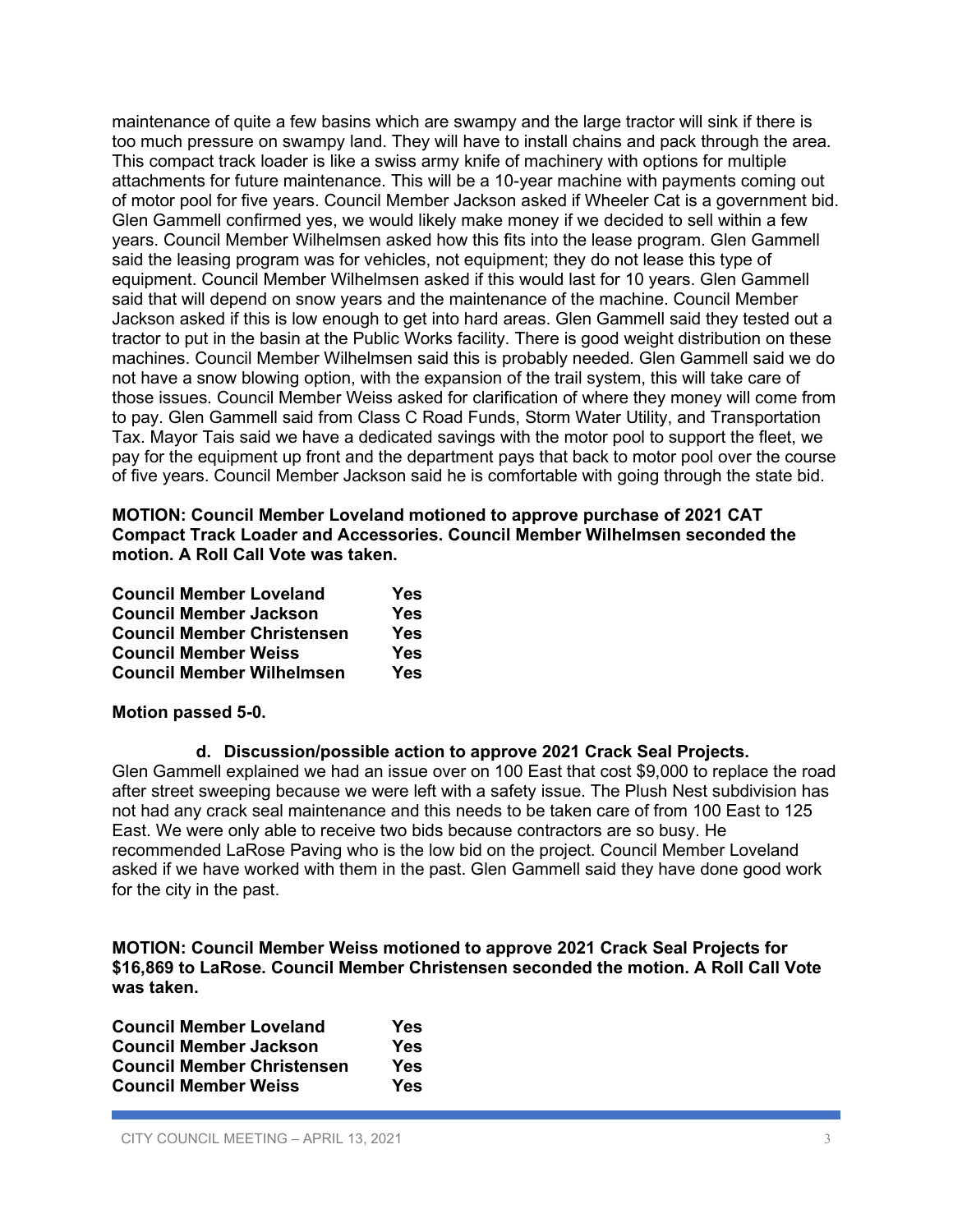## **Council Member Wilhelmsen Yes**

## **Motion passed 5-0.**

**e. Discussion/possible action to approve purchase of cross walk safety sign.** Glen Gammell explained this was proposed to install crossing lights on 2000 North by Orion Jr. High. The school agreed to donate \$1,000 towards the purchase. He outlined the out-of-pocket expense to the city. These are solar powered signs. Council Member Jackson asked where this will be paid from. Glen Gammell said from Class C Road Funds. Council Member Weiss asked how soon they could be installed. Glen Gammell said they will need to wait until school is out for installation; they will be in place for next school year.

### **MOTION: Council Member Jackson motioned to approve purchase of cross walk safety sign. Council Member Wilhelmsen seconded the motion. A Roll Call Vote was taken.**

| <b>Council Member Loveland</b>    | <b>Yes</b> |
|-----------------------------------|------------|
| <b>Council Member Jackson</b>     | <b>Yes</b> |
| <b>Council Member Christensen</b> | <b>Yes</b> |
| <b>Council Member Weiss</b>       | <b>Yes</b> |
| <b>Council Member Wilhelmsen</b>  | <b>Yes</b> |

## **Motion passed 5-0.**

## **6. Public Comments -** *(3 minute maximum)*

Amy Walker, 351 West 1600 North, said about this time last year, the City removed playground equipment from the Main City Park and another Park. They were told on the city website there would be something in place within a year. She contacted Bryan Fife, who suggested she come to City Council meeting. She is willing to help out in any way she can to make this happen. She recognizes the cost to the city but requests these be replaced for children's physical and mental health.

Bill Morris informed Council Millennium Park is included in the Golf Course development which should be coming forward next month for approval. As far as the Main Park, he suggested Bryan contact Game Time and write a RAMP grant to get the Main Park equipment replaced. Bryan Fife agreed the RAMP grant would be an option. Bill Morris said Game Time offers a grant for half pricing on playground equipment. The golf course will pick out their own but we have some control. Mayor Tait said she thought about Lifetime products but we have to meet certain standards as a city. Bill Morris said this will likely be over \$100,000 but with a half price grant we might be able to find some additional funding.

# **7. Mayor/Council Follow-Up.**

# **a. Cabin and Bowery Reservations.**

Mayor Tait asked for an open discussion about cabin and bowery reservations. Bill Morris suggested July 1, 2021 because the Governor expects for the public to not have to wear masks by July  $4<sup>th</sup>$ . Mayor Tait asked if the splash pad is ready to open on schedule. Bryan Fife said he is planning to open at the regular opening date, but will do as the Council requests. We do have the budget to open on time. Council Member Loveland expressed concern with opening too soon and having to shut down again. Bill Morris said with the July  $1<sup>st</sup>$  date, most of the public will have received vaccinations in addition to summer bringing less cases.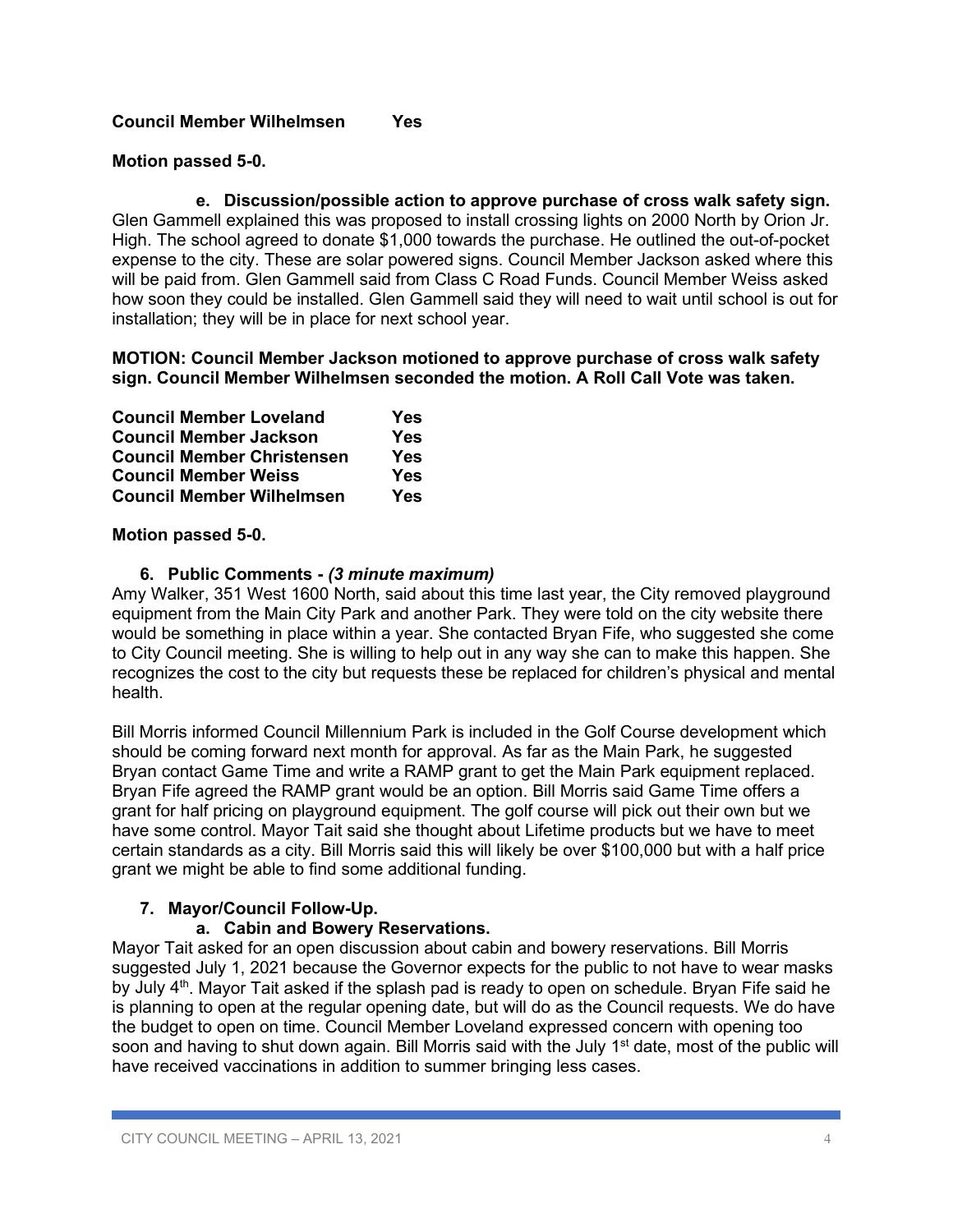Council Member Weiss asked if the allowable numbers will increase by July 1<sup>st</sup>, with approved numbers at 50 people right now. Council Member Jackson asked if this is the splash pad, cabin, and bowery. Council Member Weiss asked if the appropriate improvements had been made to the cabin. Glen Gammell explained the improvements made with CARES money. Council Member Weiss asked about the counter tops. Glen Gammell said there is not money in the budget to address this. Mayor Tait said they could not meet the deadline for CARES money spending in the time frame for the counter tops.

Glen Gammell explained the bark beetles are not a structural risk yet, but will be in the future. Mayor Tait suggested postponing this until next month. Bill Morris said staff is being contacted regularly about reservations. Giving the public a definite date helps the residents understand. Council Member Christensen said he is fine with the bowery anytime but July 1<sup>st</sup> for the splash pad and cabin. Council Member Wilhelmsen asked if the counter tops meet code. Glen Gammell said they will not pass the health code because people cut on the Formica countertops and leaving scratches. This would need to be included in the budget, and he could solicit some bids. Council Member Weiss asked what counter top would be best. Glen Gammell said stainless steel or granite is best. Mayor Tait suggested holding off by a year to see if grant money could be found. Bill Morris asked what the RAMP grant money was used for. Glen Gammell said that was used towards the park building upgrades. Mayor and Council agreed to July 1<sup>st</sup> for cabin and splash pad reservations and the opening of the splash pad.

#### **b. ULCT Conference Update.**

Mayor Tait informed Council there is no longer a Covid test requirement for attending the ULCT conference in person.

Council Member Wilhelmsen asked for a follow up on canal issues on Pennsylvania. Glen Gammell explained the canal broke through the wall and started sink holes in two backyards. There is a 60-foot section of pipe being replaced by Marriott construction but they will not be going into the roadway.

Council Member Loveland said he has residents on North Harrisville Road asking about code enforcement issues. Mark Wilson said the police have been working on tearing down houses on Wall Avenue lately. Our current code enforcement officer retired this week. We have another officer on medical leave. Council Member Loveland asked what he should report back to his neighbors. Mayor Tait asked if this is the same letter that was previously submitted. Chief Wilson said they can sit down and come up with a plan. There are two houses on Wall Ave that have already been torn down and several more in the near future. The officer who retired did a good job and covered a lot of shifts and will be missed. Council Member Loveland thanked the police department for their response on concerns at the Deseret Industries.

Mayor Tait thanked those who participated in the walking tour of the Ashlar Cove Subdivision.

#### **8. Adjourn.**

Mayor Tait declared the meeting adjourned at 7:56pm.

**ATTEST:** Mayor

**MICHELLE TAIT**

 $\overline{\phantom{a}}$  , where  $\overline{\phantom{a}}$  , where  $\overline{\phantom{a}}$  ,  $\overline{\phantom{a}}$  ,  $\overline{\phantom{a}}$  ,  $\overline{\phantom{a}}$  ,  $\overline{\phantom{a}}$  ,  $\overline{\phantom{a}}$  ,  $\overline{\phantom{a}}$  ,  $\overline{\phantom{a}}$  ,  $\overline{\phantom{a}}$  ,  $\overline{\phantom{a}}$  ,  $\overline{\phantom{a}}$  ,  $\overline{\phantom{a}}$  ,  $\overline{\phantom{a}}$  ,

## **JENNIE KNIGHT**

 $\mathcal{L}_\text{max}$  , and the set of the set of the set of the set of the set of the set of the set of the set of the set of the set of the set of the set of the set of the set of the set of the set of the set of the set of the